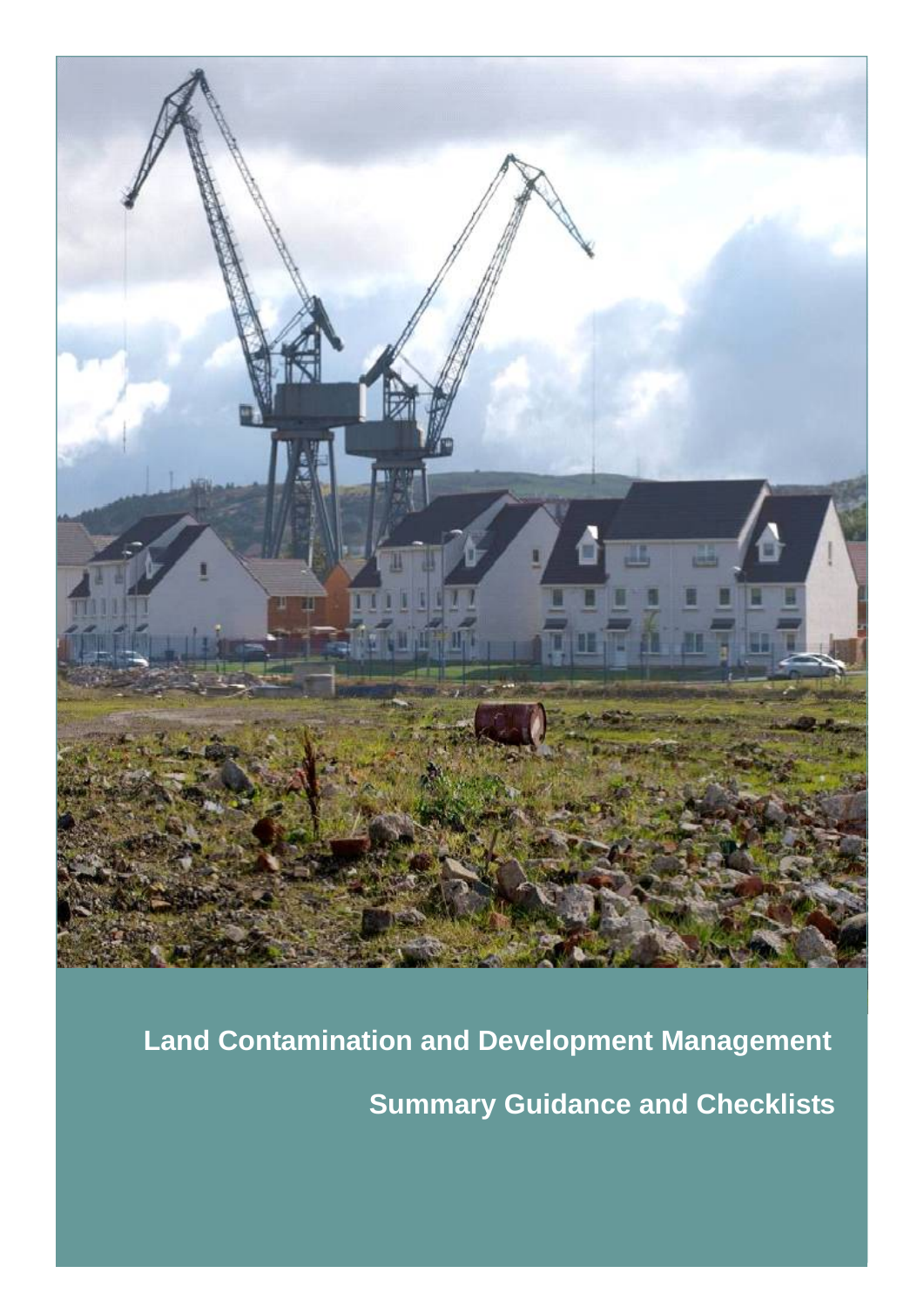

### **Contents**

| PHASE 3 REMEDIATION; DESIGN, IMPLEMENTATION & VERIFICATION9 |
|-------------------------------------------------------------|
|                                                             |
|                                                             |
|                                                             |
|                                                             |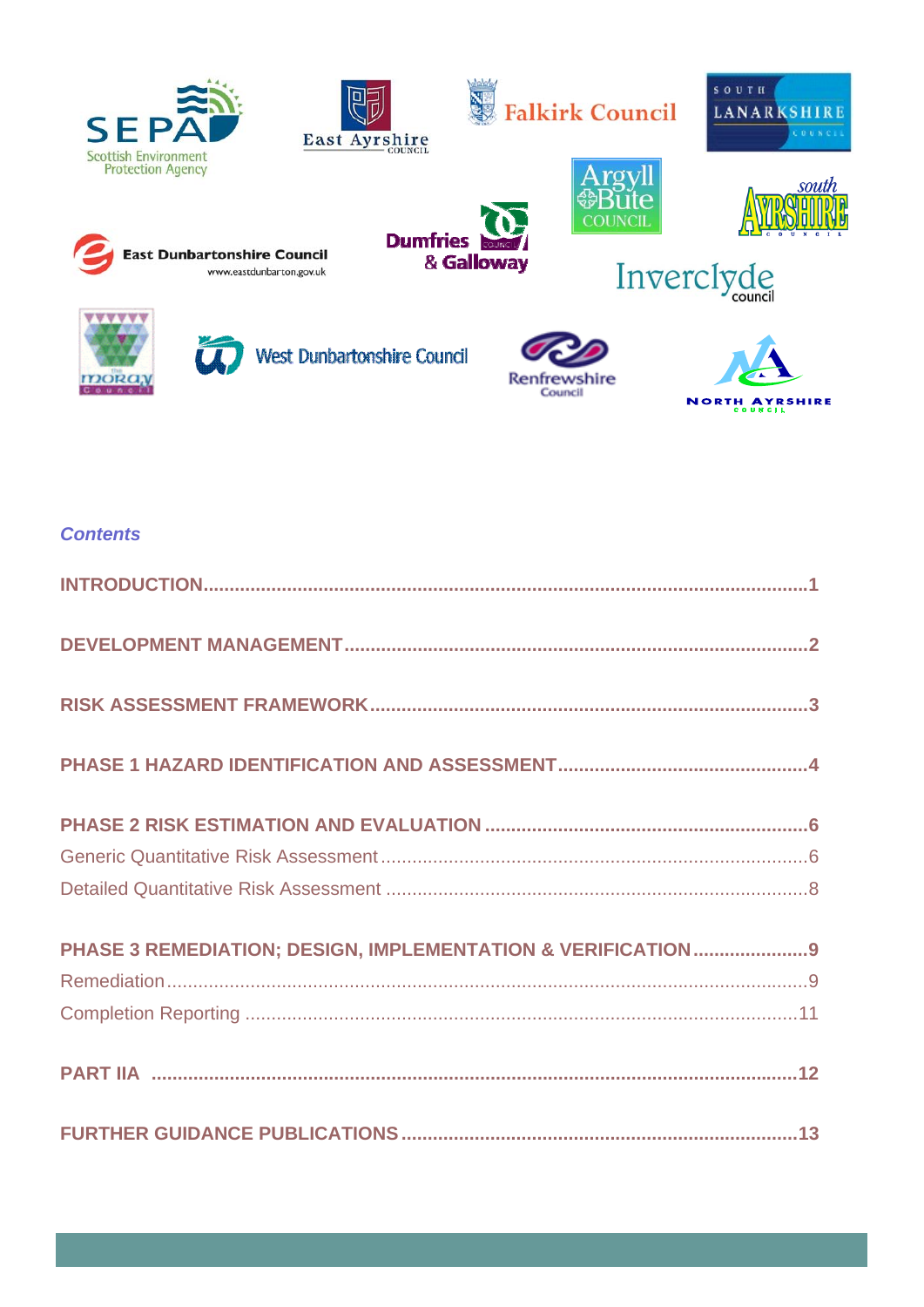# **Land Contamination and Development Management**

Guidance for assessing and addressing land contamination issues to meet the requirements of the local planning authority

## **INTRODUCTION**

Land that has been previously occupied by or situated adjacent to industrial, commercial or agricultural activities may be affected by contamination from chemicals and ground gas generation. Sometimes contaminants may even be present naturally.

Land contamination is addressed voluntarily by landowners or regulated by the Local Authority through development management and under Part IIA of the Environmental Protection Act 1990 (Part IIA)<sup>1</sup>.

**Failure to identify and remediate significant pollutant linkages whilst developing a site may result in its determination as Contaminated Land under Part IIA<sup>1</sup> and remediation actions will be enforced by the Local Authority.**

This guide is intended to provide planning agents, developers and consultants with advice on what information is required, so that the Local Authority can discharge its statutory responsibilities relating to Planning Applications and Building Standards.

**"The responsibility for the safe development of a site rests with the developer"** 

Planning Advice Note 33 (PAN33)<sup>2</sup>



This summary guidance and checklists should be read in conjunction with PAN  $33^2$ , the Building (Scotland) Regulations Technical Handbook<sup>3</sup> and the Model Procedures for the Management of Land Contamination (CLR  $11)^4$ .

**These checklists indicate the minimum level of reporting required by contaminated land regulators**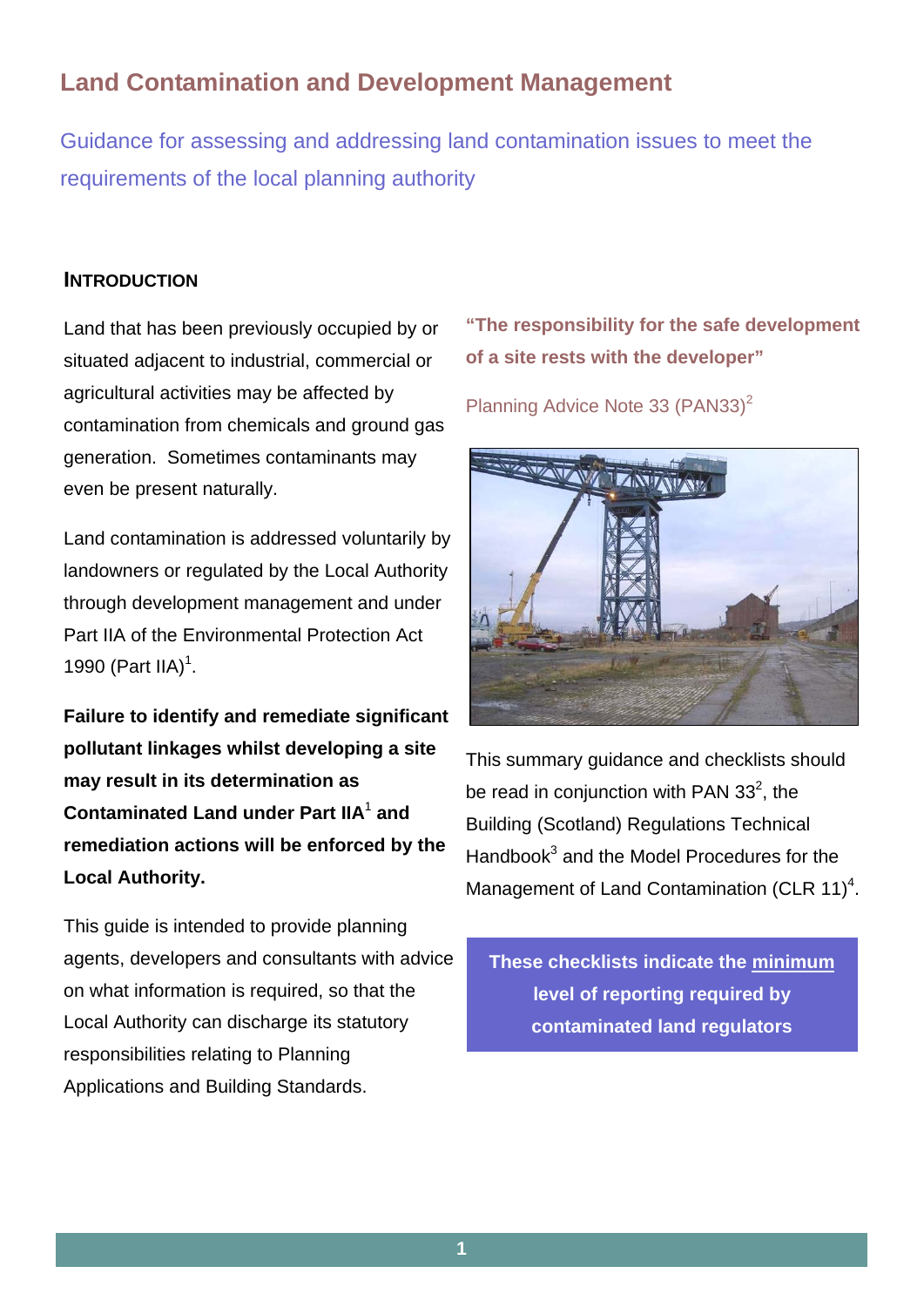## **DEVELOPMENT MANAGEMENT**

**A key role of development management with regard to land contamination is to ensure that land is made suitable for its intended use.** 

Scotland's policy for managing the development of land applies the **suitable for use** approach to address our historic legacy of land contamination. Risks therefore need to be assessed on a site-by-site basis and each phase of assessment should be site specific.

The **suitable for use** approach, defined by  $PAN33<sup>2</sup>$  consists of three elements:

- **i. Ensuring that land is suitable for its current use;**
- **ii. Ensuring that land is made suitable for any new use, as planning permission is given for that new use; and**
- **iii. Limiting requirements for remediation to the work necessary to prevent unacceptable risks to human health or the environment in relation to the current use or future use of the land for which planning permission is being sought.**

It is important to consider potential contamination risks that may impact upon water and the wider environment, irrespective of the proposed development land use.

Building (Scotland) Regulations 2004<sup>3</sup> requires every building to be designed and constructed in such a way that there will not be a threat to the building or the health of people in or around the building due to the presence of harmful or dangerous substances.

The applicant needs to satisfy the Planning Authority that unacceptable risk from contamination will be successfully addressed through remedial action without undue environmental impact during and following the development.

Where an agreed remediation scheme includes future monitoring and maintenance schemes, arrangements will need to be made to ensure that any subsequent owner is fully aware of these requirements and assumes ongoing responsibilities that are tied to the land.

In the course of considering site investigation, assessment, remediation and completion reports issued as part of a planning application submission, the contaminated land regulator may consult with Scottish Environment Protection Agency (SEPA) for technical advice.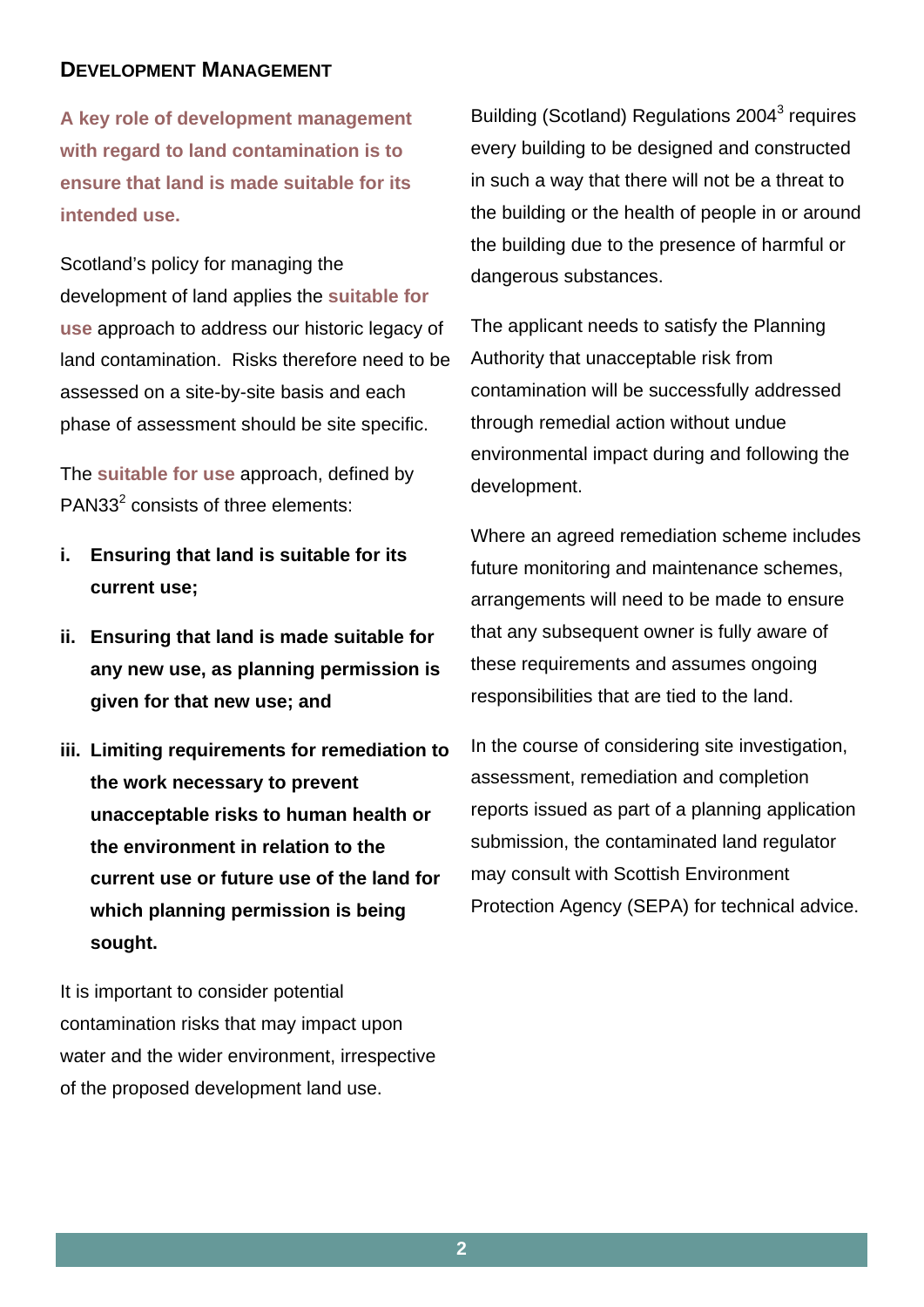## **RISK ASSESSMENT FRAMEWORK**

A risk assessment is a process that considers all the pollutant linkages and evaluates the likelihood or probability of harm being caused to the identified receptors.

A good environmental risk assessment can transform what may sometimes appear to be an extremely detailed, complex and resourceintensive process into a practical aid to decision-making.

Information for potential contaminative sources present within a site may be limited or unavailable, but these potential contamination sources should not then be disregarded.

The UK risk assessment framework is based on a phased approach (PAN33<sup>2</sup> and R&D 66 $^6$ ):

**Phase 1** Hazard identification and assessment (desk study)

**Phase 2** Risk estimation and evaluation (Generic and Detailed)

**Phase 3** Remediation; design, implementation & verification The site assessment comprises the following key components (PAN 33 $^2$ , R&D 66 $^6$ );



Competent and experienced persons must carry out all elements of the site assessment. Usually, this would mean commissioning consultants or specialists. These persons must be familiar with all elements of modern risk assessment and site investigation techniques. They should also be familiar with current UK policy and the legislative framework surrounding land affected by contamination.

All risks must be fully evaluated, to ensure that justifiable conclusions about the nature and level of risk have been drawn.

All recommendations must be defensible and any uncertainties of the risk evaluation process must be identified and recorded.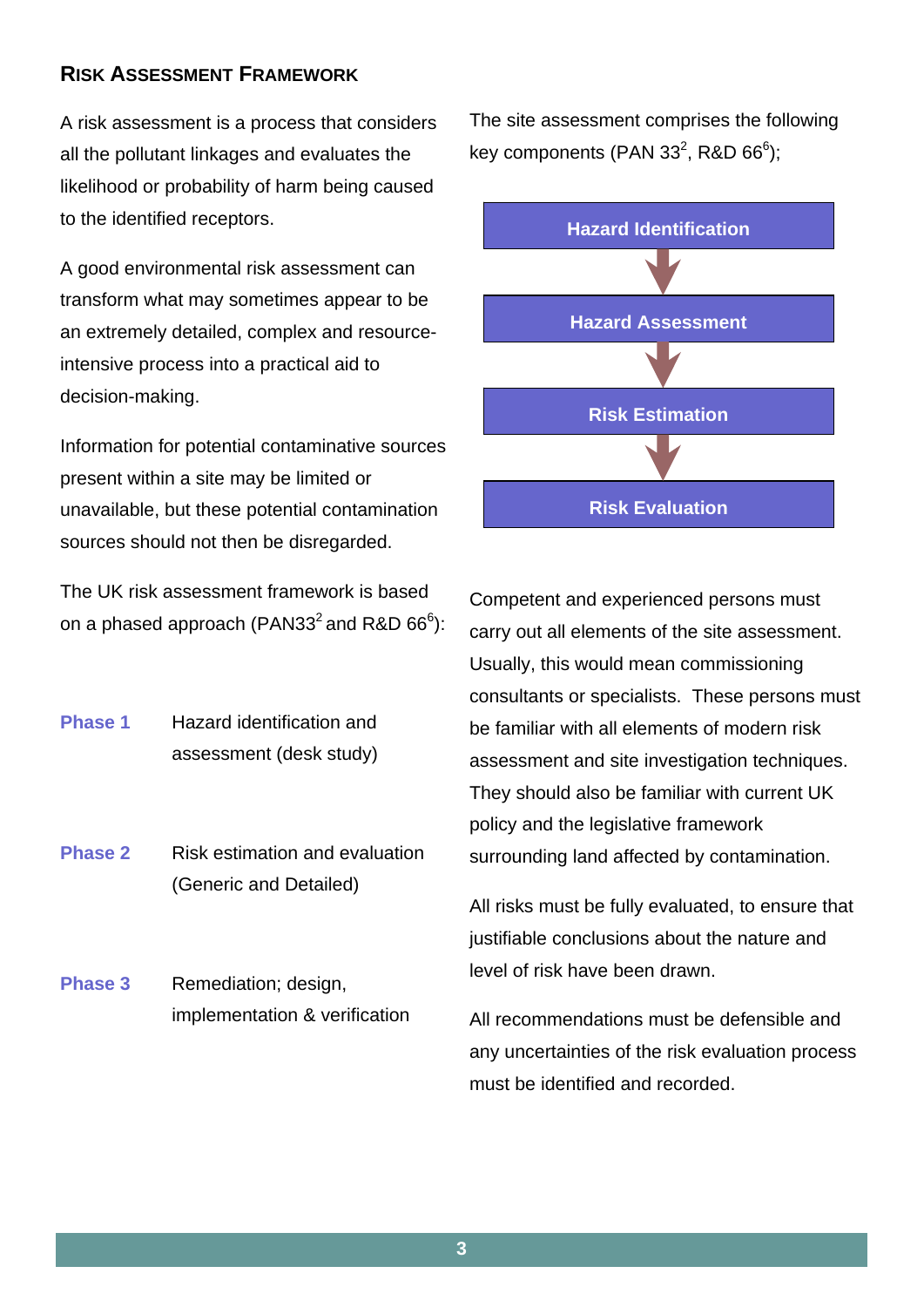## **PHASE 1 HAZARD IDENTIFICATION AND ASSESSMENT**

This initial phase comprises preliminary investigations, also known as a desktop study. This is because the majority of the investigations comprise office based research. The aim of this phase is to identify and assess the potential risks that could be present at a particular site.



**Conceptual site models** are an essential element of the assessment and present the possible relationships between identified potential **pollutant linkages**.

A **pollutant linkage** is the relationship between **source**, **pathway** and **receptor**. The potential for harm only occurs when the linkage between all three elements is complete.

For further information on creating a **conceptual site model** and carrying out a preliminary qualitative risk assessment please refer to CLR 11<sup>4</sup> and R&D 66 $^6$ .

Understanding the history of a site is crucial to understanding the potential for source

contaminants to be present. It is important that low risks identified through screening processes are not discarded entirely from the remainder of the assessment process.

A site containing contaminants may not cause significant harm to a receptor in its existing use, but where a development is proposed there is the possibility that significant pollutant linkages will be created.

The types of receptor to be protected are defined within statutory guidance<sup>5</sup> as;

## *Human Beings*;

*The Water Environment* includes all surface waters (rivers, lochs, canals, transitional waters and coastal waters), groundwater and wetlands;

*Ecological systems* that are designated protected areas, such as Sites of Special Scientific Interest, land declared a national nature reserve, etc; *and*

*Property* in the form of buildings, services, domestically grown produce, crops, livestock, owned or domesticated animals including wild animals that are the subject of shooting and fishing rights.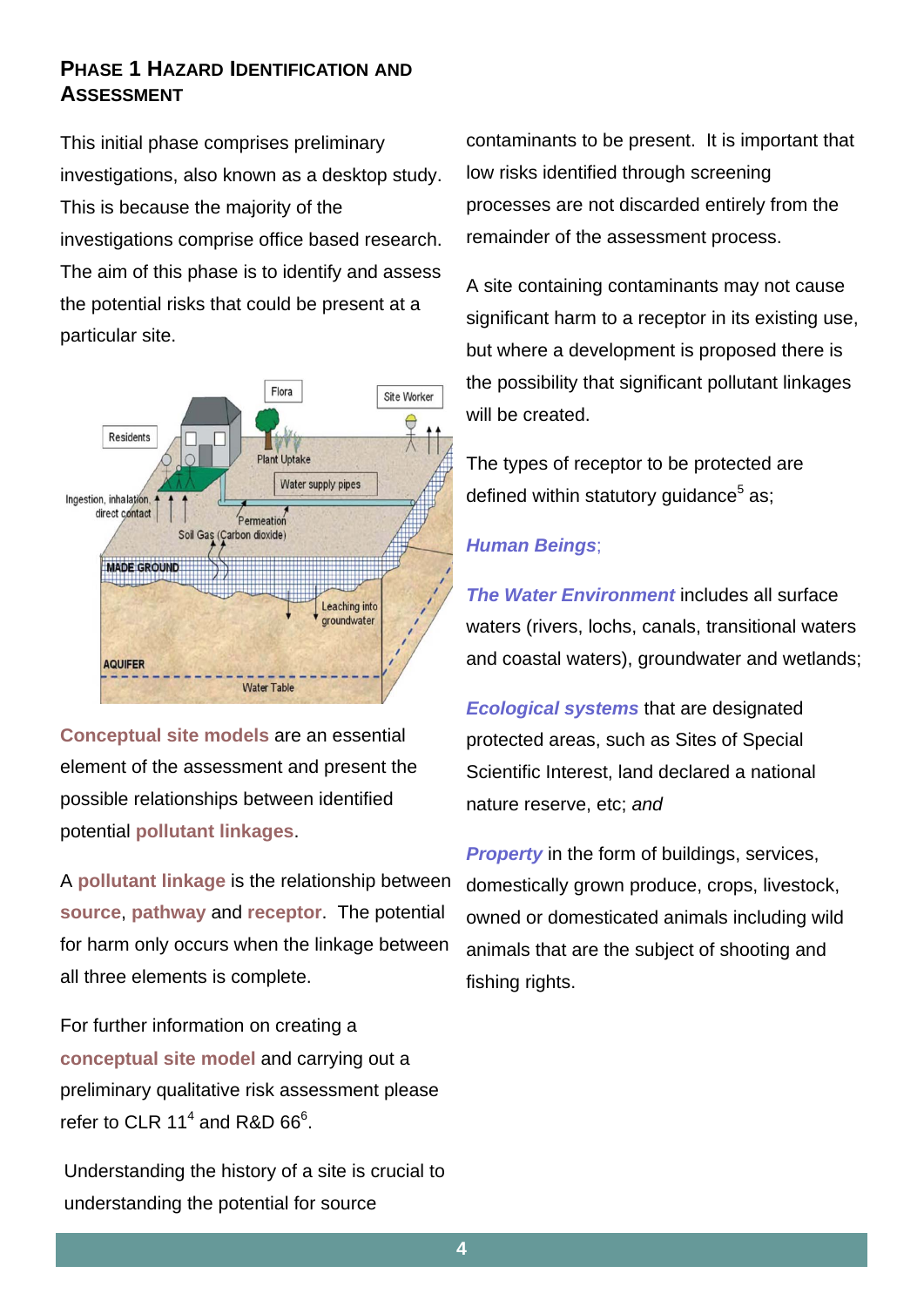Land contamination may present a risk to human health and the environment through various pathways (PAN 33<sup>2</sup>);

- $\triangleright$  Direct uptake of contaminants into the food chain or ecosystems;
- $\triangleright$  Direct ingestion or inhalation of, or contact with, contaminants;
- $\triangleright$  Contamination of water resources;
- $\triangleright$  Fire and explosion of combustible contaminants; and
- $\triangleright$  Attack on building materials and services by corrosive contaminants.

A **walkover survey** should be carried out by a competent person to identify or confirm land use, potential receptors, obvious contamination, evidence of harm, access constraints and the presence of **invasive species** such as Japanese Knotweed, which should be treated or fenced off prior to investigation equipment entering the site.

**The contaminated land regulator should be contacted at this initial phase to highlight any known issues associated with the site**

The following checklist is indicative and is only to be used as a guideline for some of the key requirements.

## **Phase 1 Checklist (minimum requirements)**

 $\checkmark$ 

Include details of the proposed development.

**Purpose and Aims of the Study**

## **Site Location Plans**

And other supporting plans i.e. current, proposed, historical,

environmental.

## **Historical Background**

Previous land uses and potentially contaminative activities within the site and surrounding area.

#### **Consultations**

Local Authority Services, SEPA, SNH, Archaeologist, Utilities, Anecdotal etc.

## **Environmental Setting**

Topography, Hydrology, Geology, Hydrogeology, Archaeological and Ecological considerations.

## **Reconnaissance/ walkover survey**

Include survey records and consideration of invasive species (this may impact on future investigation design and remediation plans).

## **Conceptual Site Model**

Identification and description of potential pollutant linkages associated with the proposed development.

#### **Qualitative Risk Assessment**

Subjective evaluation on the level of risk associated with each identified potential pollutant linkage.

## **Conclusions & Recommendations**

Consider if further assessment is required and provide outline investigation proposals to complete gaps in the conceptual site model.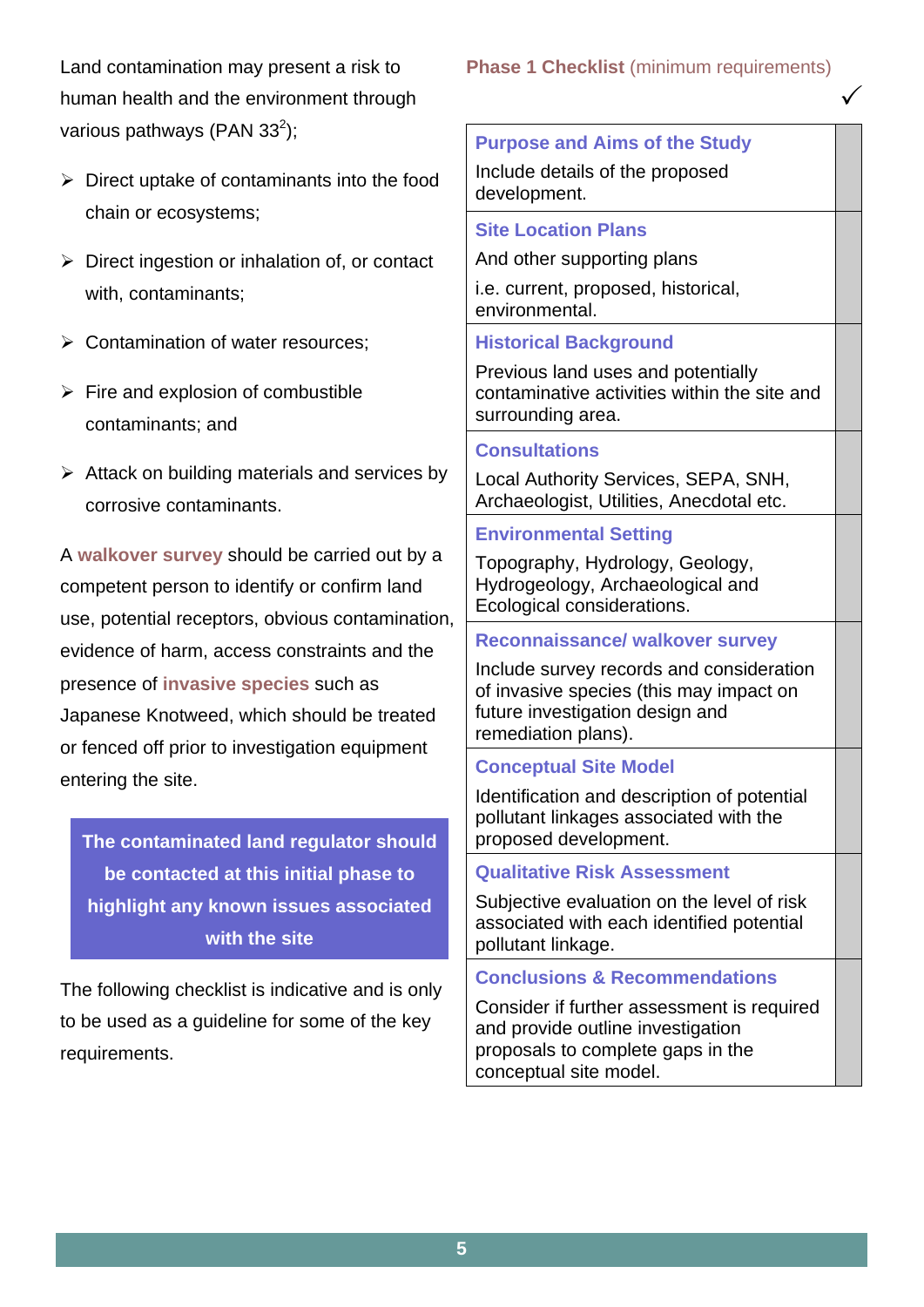# PHASE 2 RISK ESTIMATION AND EVALUATION

#### **Generic Quantitative Risk Assessment**

**At this level, risk assessment criteria are derived using generic assumptions about the characteristics and behaviour of sources, pathways and receptors within the site.** 

Where conservative assumptions have been made, it may be possible to apply the resulting criteria as a preliminary screening tool.

Intrusive investigation, sampling, analysis and monitoring are usually required at this phase. The site investigation design should be based on the **conceptual site model** established in Phase 1, to gain more information about pollutant linkages.



The intrusive investigation must be carried out by suitably competent and experienced contractors. Investigation design, logging and sampling techniques should be carried out in accordance with current codes of practice, such as BS10175:2001<sup>7</sup>.

There are a number of risk assessment models available. It is important to understand the limitations of the risk assessment tools and to

ensure that the methodology selected is authoritative, scientifically based and appropriate for the proposed scenario. The following risk assessment models lists are not exhaustive.

#### **Human Health Assessment:**

- CLEA
- Risk Based Corrective Action (RBCA) Toolkit
- RISC Human (RIVM)
- SNIFFER Worksheets

#### **Water Environment Assessment:**

- Remedial Targets Methodology (RTM)
- ConSim
- ESI RAM Framework
- Risk Based Corrective Action (RBCA) Toolkit

#### **Ground Gas Assessment:**

Where there is a potential for the presence or migration of ground gases, further investigations will be required. This type of investigation will need to be carried out in accordance with suitable risk assessment methods. Available guidance include:

- Various CIRIA publications, such as the CIRIA Guide C665<sup>8</sup> 'Assessing risks posed by hazardous ground gases to buildings'
- NHBC Guidance on evaluation of development proposals on sites where methane and carbon dioxide are present.
- CIEH Ground Gas Handbook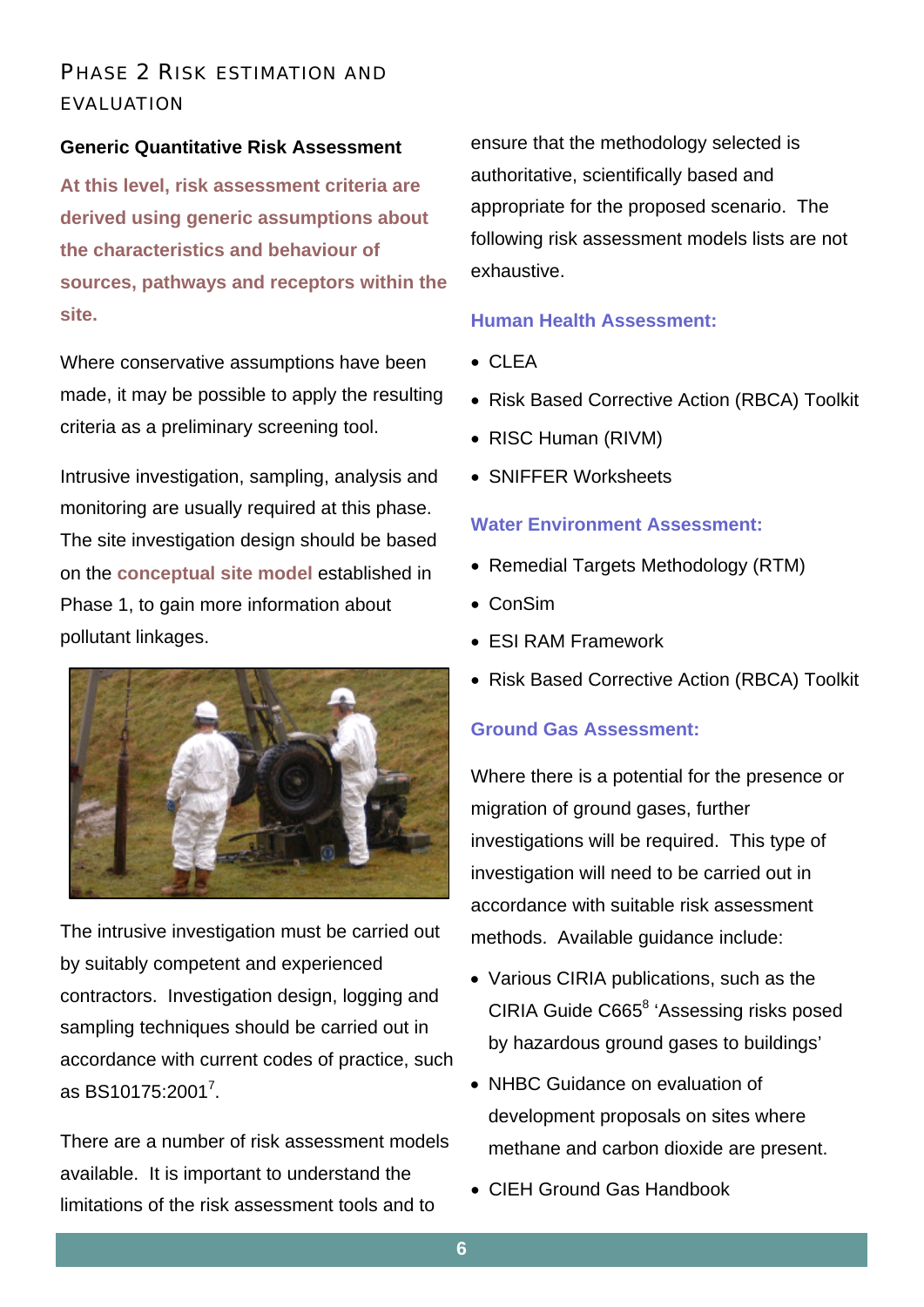It is the responsibility of the appointed specialist **GQRA Checklist** (minimum requirements)

undertaking the risk assessment to ensure that the most appropriate risk assessment tool is used and that it is the current version.

Developers should note that while generic criteria or models developed in other countries, for example the Netherlands or the USA, could potentially be appropriate, it is essential to critically examine the assumptions built into the criteria or models and determine if they are applicable to the site conditions, UK policy and good practice.

Risks to groundwater and surface waters should be assessed with reference to current guidance publications available from SEPAs website $10^{-10}$ 

The nature and extent of contaminant concentration at the site (or part of the site) can be derived from the statistical analysis of the chemical analytical data obtained from the investigation. However, this is not always appropriate. For example where investigations are targeted or where there is insufficient representative sample data.

**R&D Publication 66**<sup>6</sup>  **issued in 2008 provides a more detailed Guidance for the Safe Development of Housing on Land Affected by Contamination**

**Purpose and Aims of the Study** To identify contaminants of concern.  $\checkmark$ 

**Site Investigation Strategy** Justification and methodology.

**Sampling and Analysis Strategy** Justification, methodology and quality assurance procedures.

**Accurate Site Investigation Plans** Plans summarising findings of investigation can also be informative.

**Environmental Monitoring** Soil, ground gas, vapour & water environment.

### **Environmental Setting**

Interpretation of ground investigation data (any variation from researches).

### **Justification for model selection & parameters**

Usually tabular form, justifying the selection of parameters with respect to the site conditions, citing the reference source and limitations of the data.

**Site Specific Generic Quantitative Risk Assessment**

The application of generic criteria with respect to the proposed end use and protection of the water environment.

### **Identification of Contaminants of Concern**

Interpretation of chemical analysis and environmental monitoring data.

#### **Revised Conceptual Site Model**

Identification and description of identified pollutant linkages that require remediation or further assessment.

## **Conclusions & Recommendations**

Consider requirement of further targeted investigations & more detailed risk assessment.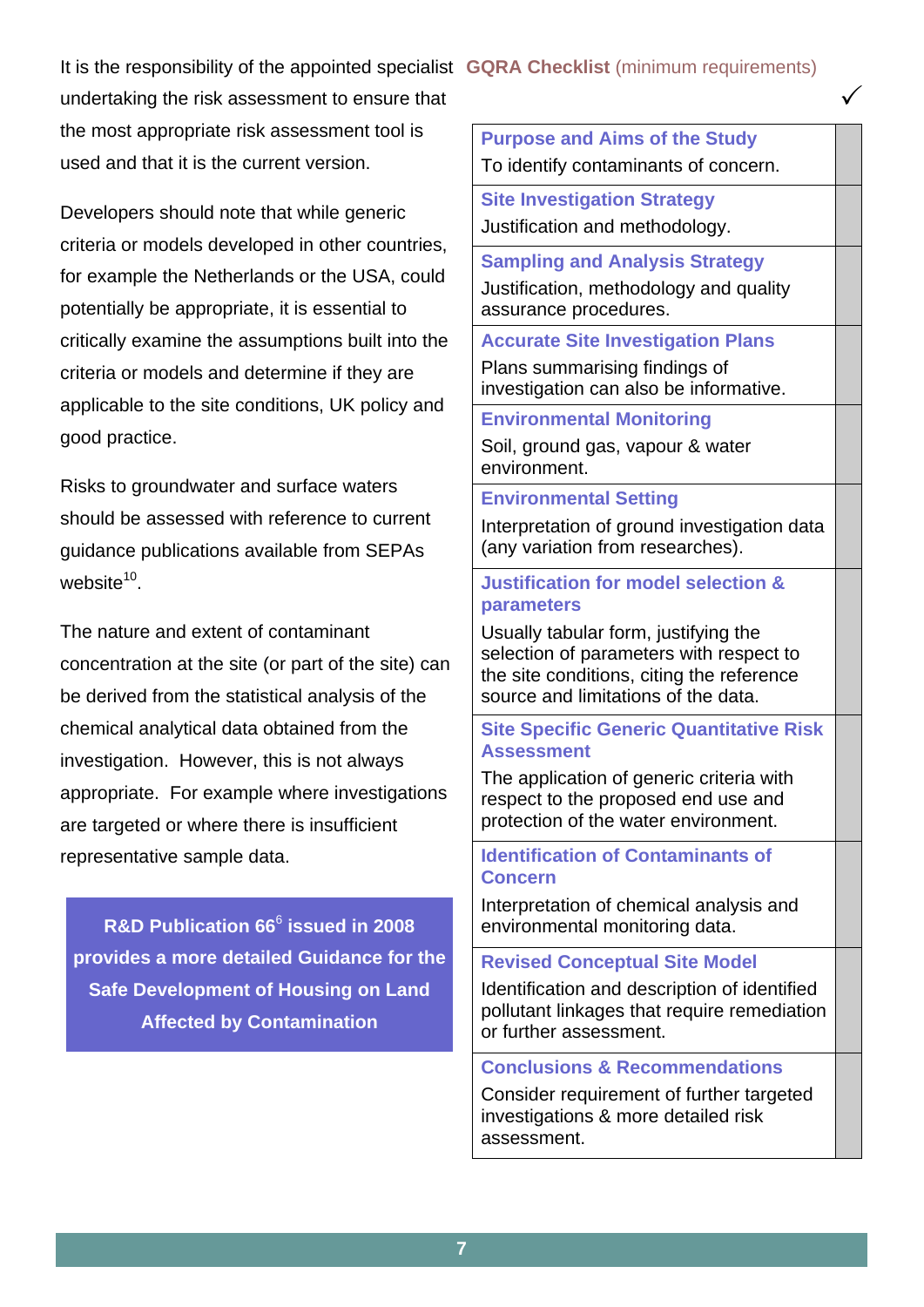## **Detailed Quantitative Risk Assessment**

**A detailed risk assessment takes into account characteristics of the site and specific characteristics of the source, pathway and receptor relationships.** 

Whilst generic criteria can be used to eliminate pollutant linkages from further assessment, it is inappropriate to apply generic criteria to justify remediation unless the developers have specifically chosen to adopt a conservative approach.

In some instances generic guideline criteria are either unsuitable, unavailable or exceeded. In these cases it will be necessary to calculate site specific assessment criteria, based on toxicity data and calculated exposure.



All risk assessments should be site specific. The regulatory authorities will need to be satisfied with the proposed site-specific criteria and the approach used in their derivation. The risk assessor should therefore produce a documented assessment which can be evaluated by the regulator, who will be looking for transparency in deriving values, evidence of sound science and clarity in any assumptions made.

#### **DQRA Checklist** (minimum requirements)

 $\checkmark$ 

**Purpose and Aims of the Study**  To identify and delineate contamination requiring remediation.

**Site Investigation Strategy**  Delineation of contamination sources, additional information to address uncertainties.

**Sampling and Analysis Strategy**  Consideration of analysis parameters for design of remediation scheme.

#### **Site Investigation Plans**

Plan indicating delineation of contamination sources. Cross-sections through site.

#### **Environmental Monitoring**  Tidal variations, soil, dust, ground gas, vapour, ground & surface water.

#### **Environmental Setting**

Interpretation of ground investigation data (any variation from previous).

### **Site Specific Detailed Quantitative Risk Assessment**

The application of detailed quantitative risk assessment criteria with respect to the proposed end use conceptual site model.

#### **Justification for DQRA model & parameters**

Usually tabular form, indicating reference source, limitations of the data, sensitivity analysis and justifying the selection of parameters with respect to the site conditions.

## **Identification of Contaminants Requiring Remediation**

Interpretation of chemical analysis and environmental monitoring data.

**Revised Conceptual Site Model**  Indicating pollutant linkages that require remediation.

**Conclusions & Recommendations**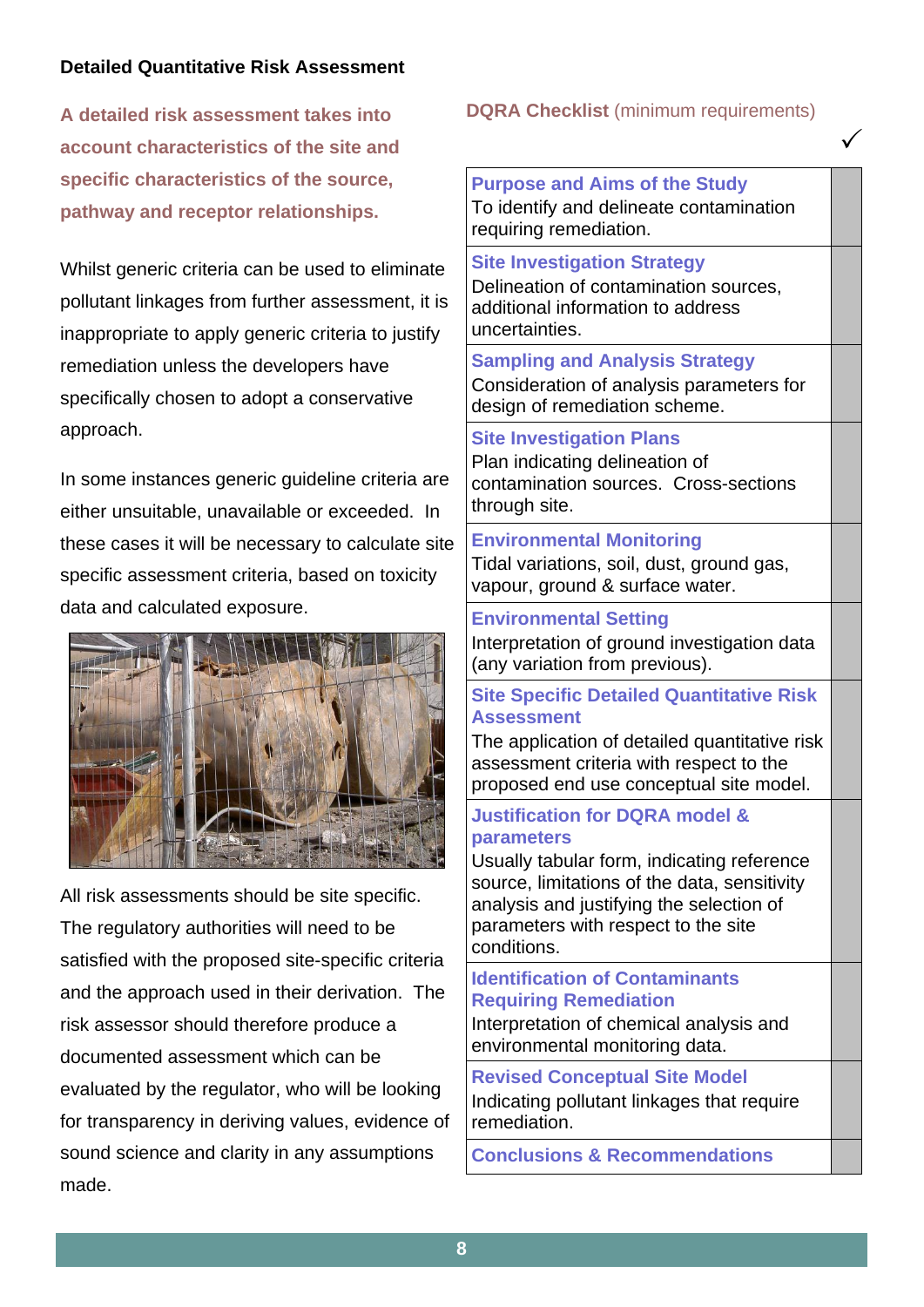## **PHASE 3 REMEDIATION; DESIGN, IMPLEMENTATION & VERIFICATION**

#### **Remediation**

**Where the assessment identifies unacceptable risks to human health, property or the environment, a suitable remediation scheme must be developed and implemented.**

Remediation scheme objectives must be based on the conceptual site model and address the identified unacceptable risks. Further investigations may be necessary to delineate and characterise contamination.

The proposed scheme should also be demonstrated to be suitable to deal with these risks in a manner which is protective to people and the wider environment.

Where ground works require the importation of materials for soil or fill onto the site, these must be suitable for use and depending on the origins of the material it may be necessary to comply with criteria for registering an exemption from waste management licensing with SEPA. The appropriate supporting documentation should be provided to the regulators **before** importation of such materials.

Consultation with the contaminated land regulator should take place prior to the importation of soils so that the details can be agreed.

It should be noted that whilst the Planning Authority may agree on remediation objectives, these objectives may also be

subject to review by SEPA on application for a mobile plant licence or exemption to waste management licences for the reuse of treated material on-site. Other activities affecting the water environment may also require authorisation from SEPA.



Compliance with the Construction (Design and Management) Regulations and appropriate health and safety procedures must be in place before work commences.

Adequate insurances must be in place including professional indemnity and public liability.

**The development team should consult the SEPA local team directly during the design stages of the remediation scheme; where treatment of soils or the groundwater is required, where soil is to be disposed off-site or where the water environment may be affected by the remediation actions.** 

Previously unrecorded contamination may be encountered during site works and a revised risk assessment and remediation scheme may be required.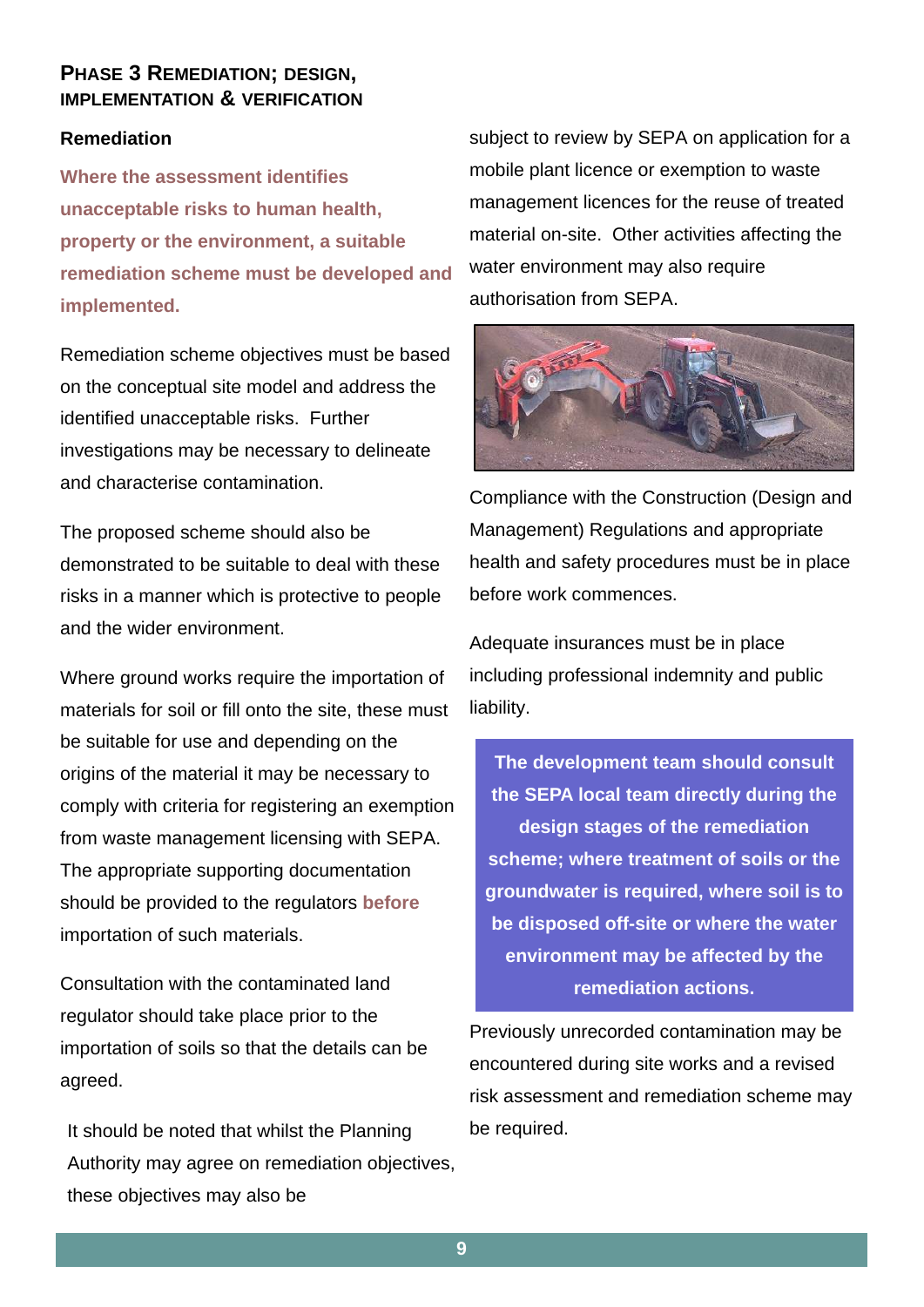

"**Where new development is taking place, it will be the responsibility of the developer to ensure the required and necessary remediation is carried out. In many cases, the enforcement of any remediation requirements will be through compliance with planning conditions and building standards requirements, rather than through a remediation notice issued under Part IIA."** 

Contaminated Land Statutory Guidance (Annex 1. Paragraph  $44$ <sup>5</sup>

More detailed checklists can be obtained from the Environment Agency publication, Guidance on Requirements for Land Contamination Reports (2005) $^9$ , and is available to download from the Environment Agency website.

**Any changes made to the agreed Remediation Scheme must be approved by the regulators before being implemented** 

**Remediation Checklist**  (minimum requirements)

**Purpose and Aims of the Works**  To break pollutant linkages. Refer to the conceptual site model.

 $\sqrt{2}$ 

#### **Site Plans**

Before, during and after.

**Appraisal of Remediation Options**  May include cost-benefit analysis.

#### **Consultations**

Summary of agreements, who, when and correspondence reference if available.

#### **Remediation Targets**

Requires appropriate consultation with regulators.

**Specification and Methodology details for Remediation Scheme** 

**Outline of Validation Strategy**  What validation works will be required. who will provide certification.

**Environmental Monitoring**  During site works and if required following remediation works.

#### **Maintenance Plan**

Lifespan of remediation work and any maintenance requirements.

#### **Contingency Plan**

What happens if remediation fails? Contact information for development parties should be supplied.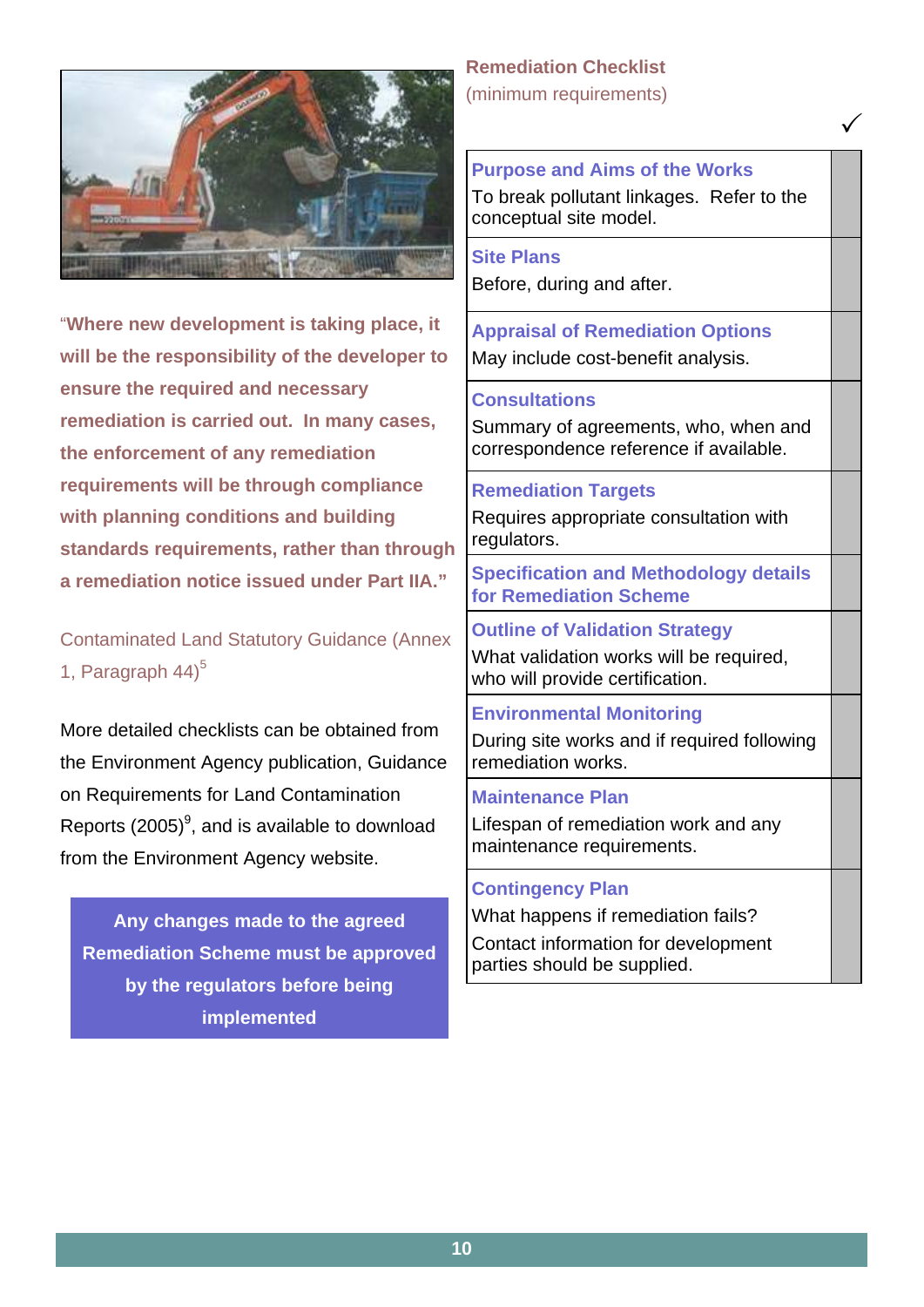## **Completion Reporting**

After completion of the remediation works, a completion report must be submitted to the Planning Authority for approval **before construction begins** (unless the remediation forms part of the construction). The report should include validation and verification, which demonstrate that the agreed remediation objectives have been met.

*Verification* – do the works comply with the remediation scheme design?

*Validation* – does the remediation scheme design successfully remove or break the significant pollutant linkages?

For large remediation schemes, interim reports may be acceptable with the final completion report submitted to the regulators prior to the site being occupied.

The purpose of these interim reports is to ensure that the work is verified while the development progresses rather than waiting until the site development is complete. This should ensure that issues can be resolved earlier therefore avoiding unnecessary delay on completion of the development. These interim reports must be collated and submitted with the final completion report.

Subject to the findings of the verification work, the regulators may require additional investigation and remediation work to be undertaken. Acceptance of a building standards completion certificate (required to legally occupy a new building) may be

dependant on this completion report being satisfactory.

There may be a requirement for future monitoring of the site, to verify whether the remediation has been successful, particularly where on-site treatment processes have been used.

## **Completion Reporting Checklist**  (minimum requirements)

### **Overview of Works**

A summary of all works carried out.

## **Purpose and Aims of the Study**

To demonstrate that remediation objectives have been achieved.

 $\checkmark$ 

### **Site Plans**

Appropriate site plans indicating location of validation / verification works.

## **Finalised Specification of Works**

Detailing any changes made to the Remediation Scheme design. Must be prior approved by the planning authority before implementation.

## **Waste Transfer Certificates**

Final excavation plan, destination, quality and quantity.

## **Imported materials**

Final deposition plan, quality data, quantity and source.

## **Collated Inspection Certificates**

For capping layers, ground gas mitigation measures and other supervised works.

**Revised Conceptual Site Model**  Showing the broken pollutant linkages.

**Any further analysis or monitoring results for verification and validation**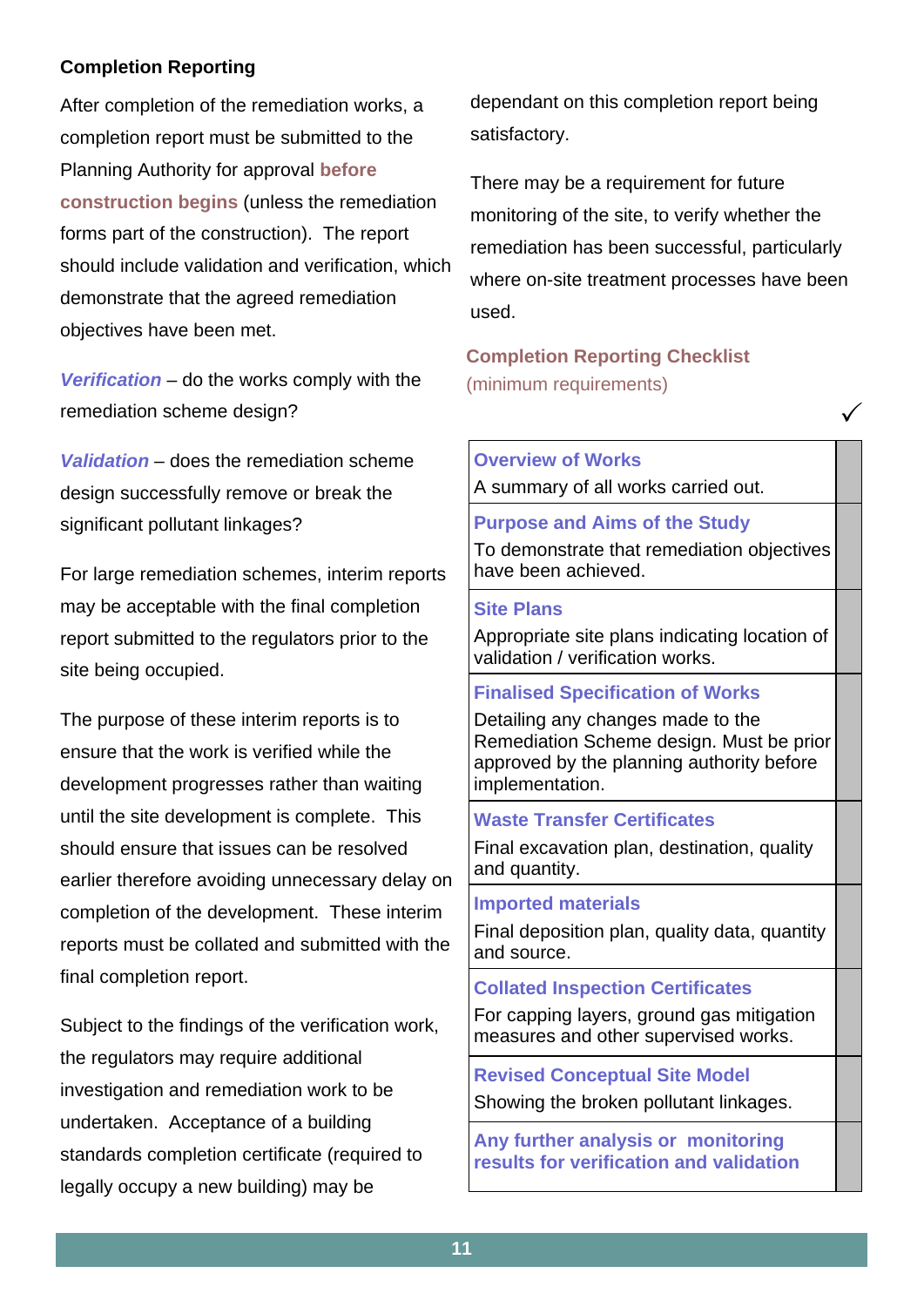# **PART IIA**

For the purposes of Part IIA<sup>1</sup>, a site can only be formally identified as "Contaminated Land" if it meets the following criteria as defined under Section 78A(2) of the Act:

**"any land which appears to the Local Authority to be in such a condition, by reason of substances in, on, or under the land, that significant harm is being caused, or there is a significant possibility of such harm being caused; or significant pollution of the water environment is being caused or there is significant possibility of such pollution being caused."** 

'**Harm**' is subsequently defined as:

**"harm to the health of living organisms or other interference with the ecological systems of which they form part and, in the case of man, includes harm to his property."**

While these definitions are specific to the Part  $IIA<sup>1</sup>$  regime, it is important to consider that if significant pollutant linkages are not appropriately addressed as part of a site development, formal action may be taken post development, at the expense of those persons deemed '**appropriate**' at the time, as defined by the  $Act^1$ .



Section 78F(2) of the Environmental Protection Act 1990<sup>1</sup> defines 'appropriate persons' as those who have caused or knowingly permitted a pollutant to be in, or under the land. As such they may be liable for the remediation of the site if it is subsequently determined as contaminated land by the Local Authority. However, there are also circumstances under which the current owner or occupier of the land contaminated is the appropriate person.

**Failure to identify and remediate significant pollutant linkages whilst developing a site may result in its determination as Contaminated Land under Part IIA<sup>1</sup>**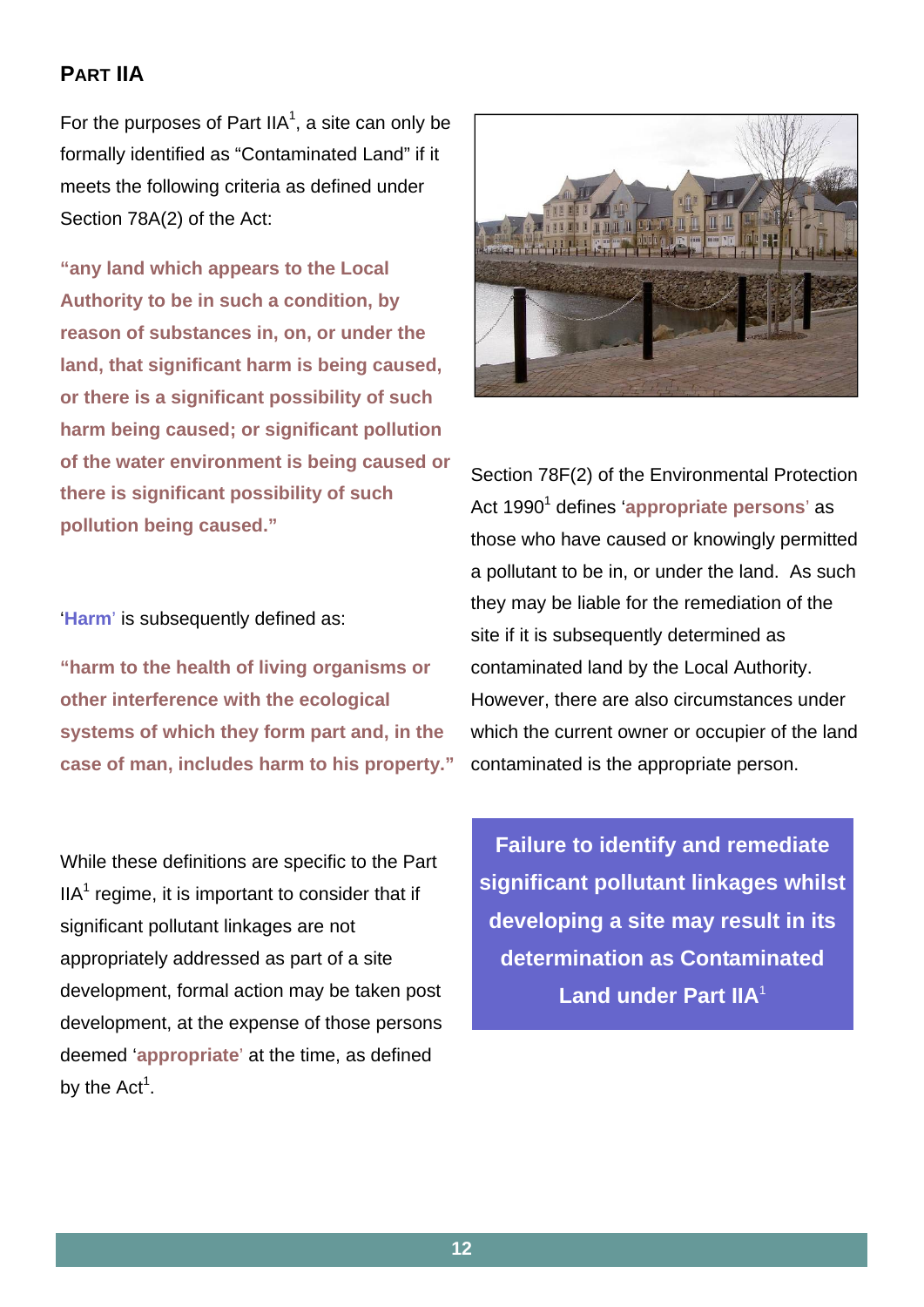# FURTHER GUIDANCE PUBLICATIONS

| $\overline{1}$          | PartllA of the Environmental Protection Act 1990 as inserted by Section 57 Environment Act<br>1995 and subsequently amended by;           |
|-------------------------|-------------------------------------------------------------------------------------------------------------------------------------------|
|                         | The Contaminated Land (Scotland) Regulations 2000 (SSI 2000/178)                                                                          |
|                         | The Contaminated Land (Scotland) Regulations 2005 (SSI 2005/658).<br>$\bullet$                                                            |
|                         | http://www.opsi.gov.uk/ and http://www.netregs.gov.uk                                                                                     |
| $\overline{2}$          | Planning Advice Note 33: Development of Contaminated Land. Revised October 2000.                                                          |
|                         | http://www.scotland.gov.uk/Topics/Built-Environment/planning/publications/pans                                                            |
| $\overline{\mathbf{3}}$ | The Building (Scotland) Regulations 2004.                                                                                                 |
|                         | Technical Handbooks - Section 3: Environment.                                                                                             |
|                         | http://www.opsi.gov.uk/legislation/                                                                                                       |
|                         | http://www.sbsa.gov.uk/tech_handbooks/tbooks2009.htm                                                                                      |
| $\overline{4}$          | Model Procedures for the Management of Land Contamination (CLR 11).                                                                       |
|                         | http://publications.environment-agency.gov.uk/pdf/SCHO0804BIBR-e-e.pdf                                                                    |
| 5                       | Environmental Protection Act 1990: Part IIA Contaminated Land - Statutory Guidance:<br>Edition 2. May 2006 [Ref:SE/2006/44].              |
|                         | http://www.scotland.gov.uk/Publications/2006/06/05131212/0                                                                                |
| $6\phantom{1}6$         | EA/NHBC/CIEH Guidance for the Safe Development of Housing on Land Affected by<br>Contamination (2008) R&D Publication 66. Volume 1 and 2. |
|                         | http://www.nhbc.co.uk/Builders/Technicaladviceandsupport/Publications/ContaminatedLandDevelopment/                                        |
|                         | http://www.environment-agency.gov.uk/static/documents/SR-DPUB66-e-e.pdf                                                                   |
| $\overline{7}$          | BS 10175:2001 Investigation of potentially contaminated sites - Code of practice.                                                         |
|                         | http://www.bsi-global.com                                                                                                                 |
| 8                       | CIRIA C659/C665 - Assessing risks posed by hazardous ground gases to buildings<br>(revised).                                              |
|                         | http://www.ciria.org/                                                                                                                     |
| 9                       | Environment Agency. Guidance on Requirements for Land Contamination Reports. July<br>2005.                                                |
|                         | http://www.environment-agency.gov.uk/static/documents/Research/devguidev1_1155225.pdf                                                     |
| 10                      | The Scottish Environment Protection Agency                                                                                                |
|                         | http://www.sepa.org.uk                                                                                                                    |

A **Glossary of Terms** can be found in Annex 6 of Part IIA Contaminated Land Statutory Guidance<sup>5</sup> and R&D 66<sup>6</sup>